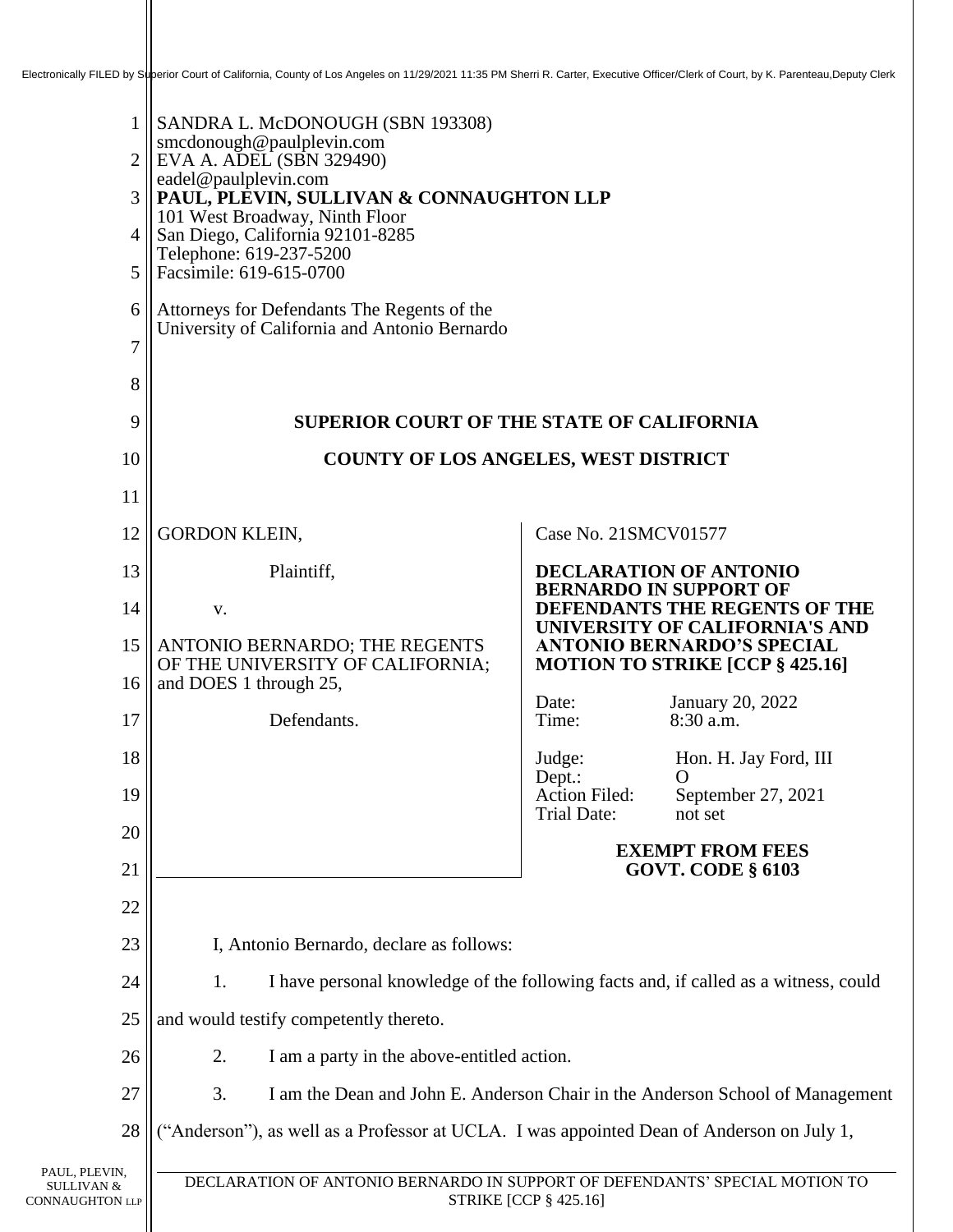1 2 2019, and first joined the faculty at UCLA 27 years ago. As such, I have intimate knowledge of the facts and incidents surrounding the factual allegations in this matter.

3 4 5 6 4. Gordon Klein ("Klein") is a Continuing Lecturer in Accounting at Anderson. As such, he is bound by the Faculty Code of Conduct (APM 015), and he is represented by a union, and his employment is subject to the Unit 18 Non-Senate faculty ("NSF") collective bargaining agreement.

7 8 9 10 11 12 5. In or around late May 2020, students initiated a coordinated email campaign to encourage UCLA instructors to grant final exam accommodations for students on account of the trauma students were experiencing in the wake of George Floyd's murder on May 25, 2020, further compounded by the previous murders of Ahmaud Arbery and Breonna Taylor, as well as the disproportionate impact of COVID-19 on the Black community. This occurred against a backdrop of city-wide protests, demonstrations, and social unrest.

13 14 15 16 17 18 19 6. On June 2, 2020, an unnamed student ("Student X") sent one such email to Klein in which he requested special accommodations for all students due to the trauma of these events. On June 2, 2020, Klein responded to Student X with a series of inappropriate and callous rhetorical questions, which harshly diminished the trauma that Black students were experiencing, and which were designed to mock Student X. Attached as **Exhibit A** is a true and correct copy of this email exchange to the Notice of Lodgment of Exhibits ["NOL"] filed herewith, which would later be forwarded to me by hundreds of concerned parties.

20 21 22 23 24 25 26 7. The content of Klein's June 2, 2020 email response to Student X was outrageous and inexcusable and entirely unacceptable for a UCLA lecturer to engage in. During a time when students were seeking compassion and understanding, Klein's remarks demonstrated a level of callousness and disrespect which I believe was harmful to our students. Contrary to Klein's allegations, Student X's letter was sent with the intent of requesting accommodations for *all* students, not just Black students. This is a point Student X clarifies in his follow up email to Klein. **Exhibit A** also contains the true and correct copy of Student X's response to Klein.

27 28 8. A screenshot of Klein's email response to Student X was disseminated on social media almost immediately, sparking widespread outrage. I am unaware of who took the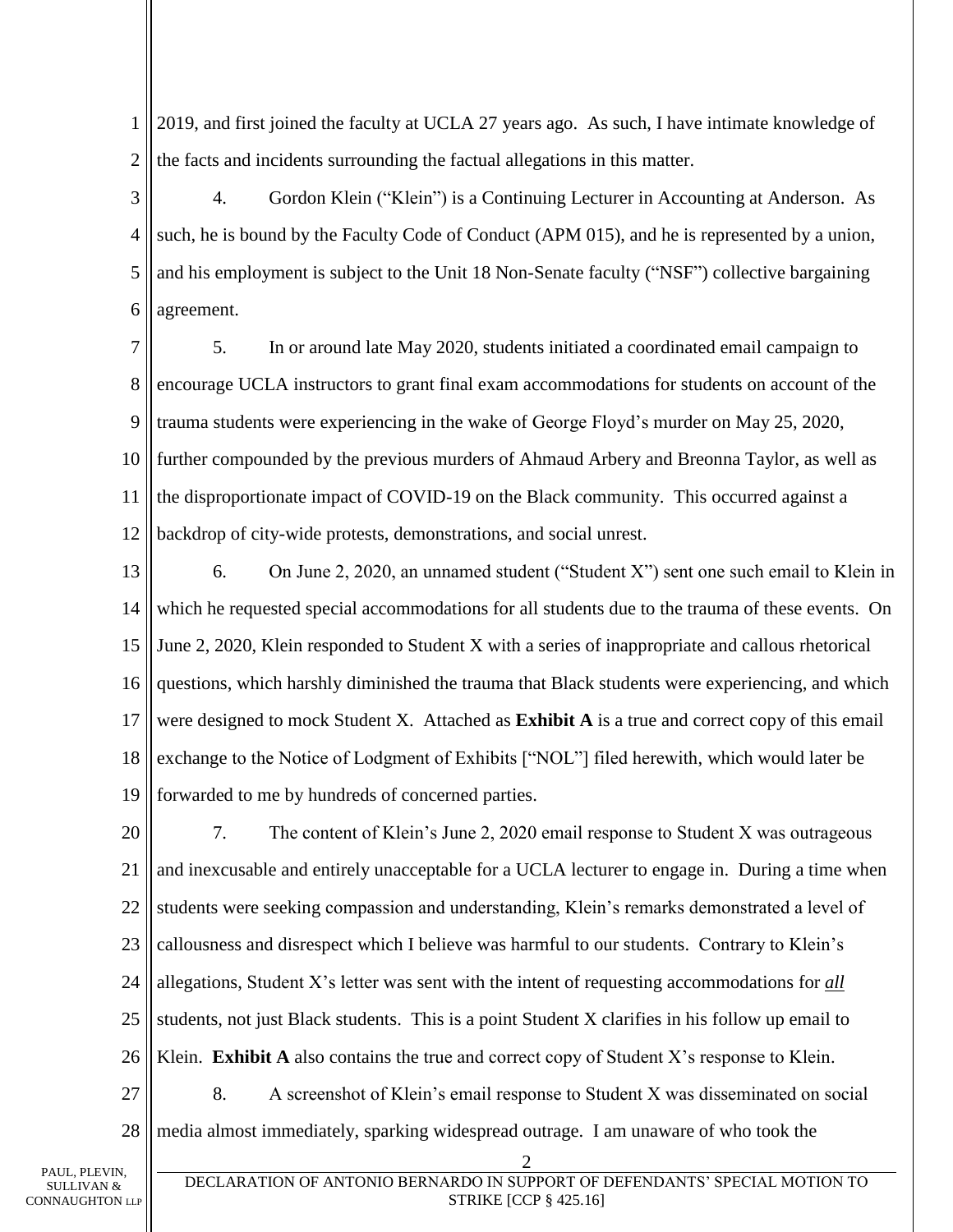1 screenshot or shared the contents of the email via social media.

2 3 4 5 6 7 9. I received a multitude of complaints about Klein's response to Student X, including one with the subject line "Klein is a racist," and another stating that Klein quoting Dr. Martin Luther King, Jr. "discredits black voices and feelings by bringing up how white people feel." Attached as **Exhibit B** to the NOL are true and correct copies of the examples of complaints received. These were addressed either to me, the Chancellor's Communications Service, the Discrimination Prevention Office ("DPO") and/or other relevant parties.

8 9 10 11 12 13 14 15 16 17 10. While academic freedom protects the content of academic programming and grading evaluation, it does not similarly protect the manner in which communications are made, and UCLA has an obligation to ensure that students are not treated in a demeaning, mocking, or unprofessional manner. The Faculty Code of Conduct (APM 015) notes the clear ethical responsibility that: "Professors demonstrate respect for students as individuals and adhere to their proper roles as intellectual guides and counselors [quoting an AAUP Statement]…"This relationship vests considerable trust in the faculty member, who, in turn, bears authority and accountability as mentor, educator, and evaluator. The unequal institutional power inherent in this relationship heightens the vulnerability of the student and the potential for coercion."" Attached as **Exhibit C** to the NOL is a true and correct copy of this policy.

18 19 20 11. I responded to numerous complaints made by UCLA students, and I copied Klein on these emails. In my responses to these students, I expressed that I felt that Klein's hurtful sentiments as expressed in his email were outrageous and inexcusable.

21 22 23 12. Klein's June 2, 2020 email was forwarded to Professor Brett Trueman, then-head of Anderson's Office of Equity, Diversity, and Inclusion ("EDI"), who similarly replied that Klein's remarks were outrageous and simply inexcusable.

24 25 26 13. On June 2, 2020, further allegations against Klein came to light in which he was accused of sexual harassment/inappropriate behavior. These allegations were forwarded to UCLA's Title IX Office, which opened a preliminary assessment of these allegations.

27 28 14. It was the combination of Klein's disrespectful email which I felt potentially violated the Faculty Code of Conduct, and the complaints sent to me by concerned parties, which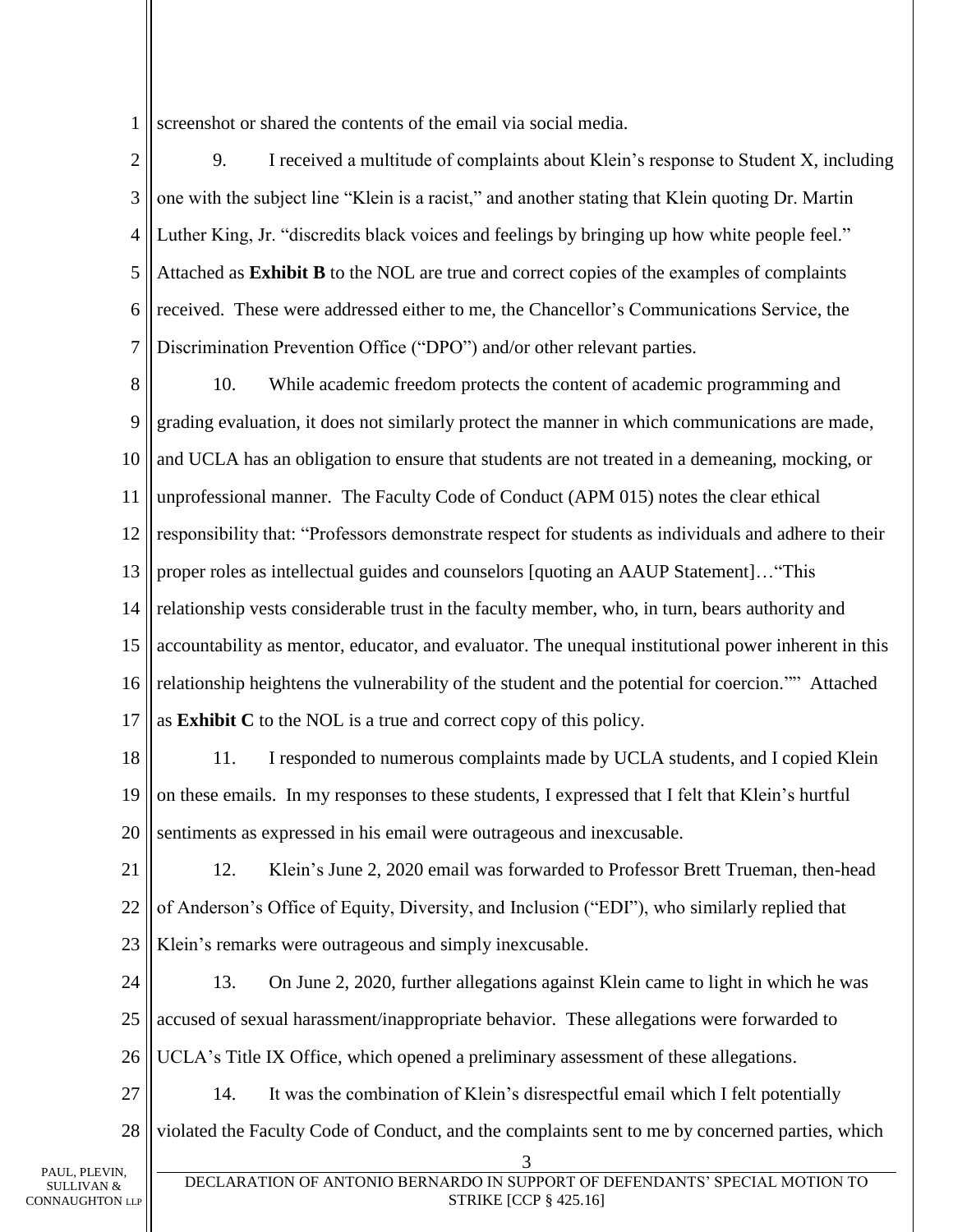1 2 3 4 5 6 7 8 9 10 11 12 13 14 15 16 17 18 19 led me to refer Klein's conduct to UCLA's DPO. The DPO's pending investigation, and Title IX's pending preliminary assessment led me to place Klein on temporary paid administrative leave. I felt it prudent that Klein would be placed on an administrative leave while these allegations could be investigated by the appropriate bodies. My decision related to Klein's treatment of students, including, but not limited to, his manner of response to a student's inquiries. 15. On June 3, 2020, I issued a written "Notice of Administrative Leave" under UCLA's policies and procedures and the governing collective bargaining agreement, to Klein placing him on leave – with pay – to allow UCLA time to review the allegations regarding his behavior and to determine whether Klein's conduct violated the Faculty Code of Conduct. As a Lecturer, Klein is represented by a union and his employment is subject to the Unit 18 NSF collective bargaining agreement. Article 12.A.8 of the MOU provides: "The University, at its sole discretion, may place an NSF on administrative leave with pay. The University will communicate the reason for the administrative leave to the NSF as soon as feasible. If the administrative leave lasts longer than twenty-one (21) calendar days, a written explanation of the intent, reason for, and expected duration of the leave will be provided no later than the twenty-first day." Attached as **Exhibit D** to the NOL is a true and correct copy of this policy. The University provided Klein notice of paid administrative leave in full accordance with this provision. Should the leave have lasted longer than 21 days, Klein would have been entitled to a more specific written explanation, but it did not.

20 21 22 23 24 16. Due to the highly sensitive and polarizing nature of the discourse surrounding Klein's email, as the Dean of Anderson, I felt compelled to issue a statement on June 4, 2020 to the Anderson community expressing my viewpoint regarding the remarks made by Klein. Attached as **Exhibit E** to the NOL is a true and correct copy of this June 4, 2020 email that I sent to the Anderson e-mail listserv, which includes Anderson's current and former students, faculty,

26 27 28 17. I felt duty-bound to respond given the sheer number of complaints received, and the fact that Klein's behavior was the antithesis of the equity, respect, and justice that UCLA and Anderson stand for. I was careful not to name or identify Klein in this communication, nor did I

25

and alumni.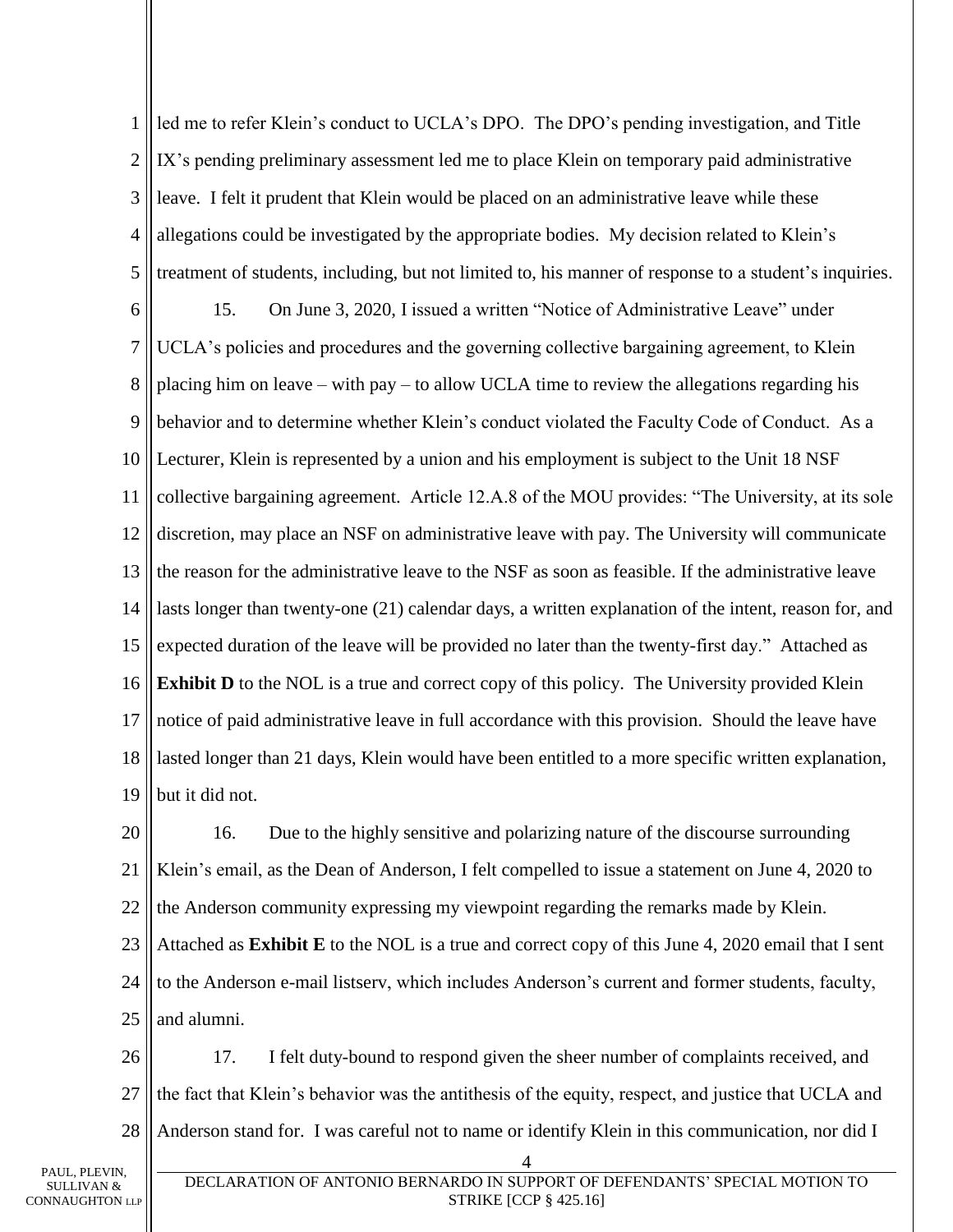1 2 3 4 5 6 7 8 9 provide any details regarding potential discipline. However, I used my June 4, 2020 statement to disavow the content of Klein's condescending email demeaning Student X for expressing solidarity and compassion with Black classmates traumatized by the May 25, 2020 events in Minneapolis, as well as institutional racism and police brutality against the Black community, which is especially prevalent in Los Angeles, all against the backdrop of the Black Lives Matter movement and local unrest. I also expressly affirmed UCLA's unwavering commitment to diversity, inclusion, and tolerance during a time when the harmful sentiment of Klein's email was largely interpreted as diminishing Black voices (by making racism about the White experience) and belittling the depth of struggles of Black students at UCLA and across the nation.

10 11 12 13 14 18. I exercised my First Amendment right to publish statements to the Anderson community denouncing the tone of Klein's email, and affirming Anderson's commitment to respect, equality, and inclusivity. This was imperative given that Klein's email response was a public matter which affected UCLA and the Anderson community. The First Amendment protects the marketplace of ideas and I had a right to express my opinion as Klein had to express his.

15 16 17 18 19 20 21 22 23 24 25 26 27 28 19. I believe Klein misled the media, which accepted and spread, that he was suspended "for refusing to treat [his] black students as lesser than their non-black peers." This is an absolutely false and severely damaging narrative, which discredits the merits of Black students who worked and studied hard, and earned their grades, during a time of social and emotional turmoil for all. Klein either was, or should have been, fully aware that he was placed on leave due to the blatant disrespect he showed, **not** because of any alleged refusal to grant special requests for Black students. Klein retained The Foundation for Individual Rights in Education ("FIRE") to represent his academic freedom interests. It is my understanding that UCLA responded to FIRE and made it clear that the real reason behind Klein's leave was the disrespect he showed. Klein's claims are meritless and indeed disingenuous, given that he either was aware, or should have been aware, of the actual and justified reason behind the leave. In his most recent media tour and this suit, Klein continues to promote the fiction that he was placed on leave for not providing unequal accommodations for Black students. Klein's continuing to perpetuate the myth that he was placed on leave for refusing to provide accommodations for Black students is damaging to hardworking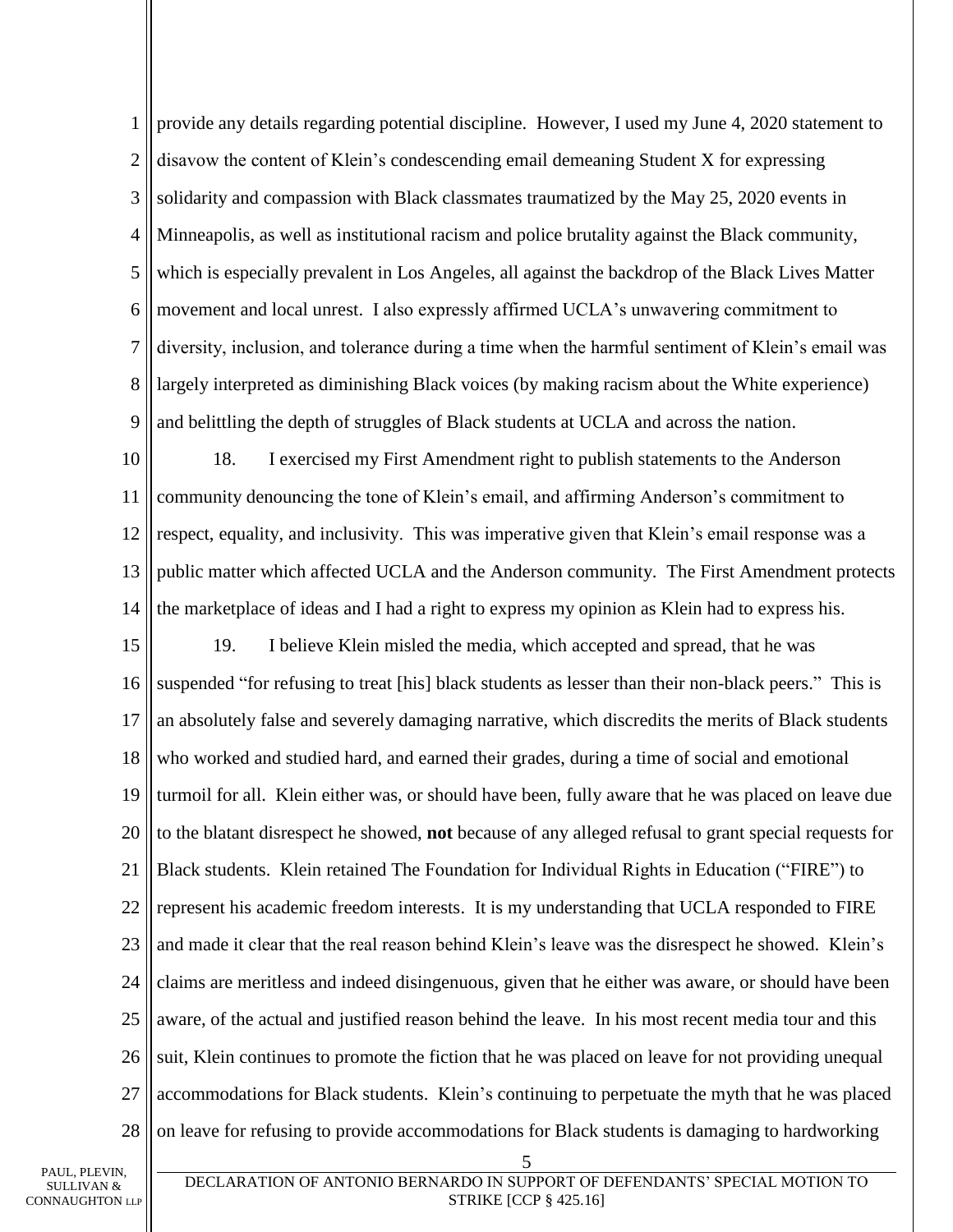1 Black students, to me, UCLA, and the Anderson community.

2 3 4 5 20. Before these events, on May 28, 2020, I led an Anderson faculty town hall to collaborate on ways to support, foster and encourage diversity, inclusivity and a positive culture within Anderson. Klein's email exchange, less than one week later, was the antithesis of the goals we were trying to accomplish through the town hall and related initiatives.

6

7 8 21. Sometime on or about the week of June 14, 2020, I was informed by Jerry Kang, UCLA's Vice Chancellor for EDI, that it would not pursue a formal investigation into Klein's action, as it related to his June 2, 2020 email exchange with Student X.

9 10 11 12 13 14 15 22. On June 21, 2020, I sent a follow-up communication to the Anderson listserv to again address ongoing concerns regarding inclusivity and developing a positive culture at UCLA. Klein's FAC alleges that I implied that the "administrative process against Klein was continuing." (FAC ¶ 51.) In this email I "implied" that the administrative process against Klein was ongoing because I believed it was. While the DPO decided not to pursue a formal investigation, I believed UCLA's Title IX Office's processes were still ongoing. Attached as **Exhibit F** to the NOL is a true and correct copy of this June 21, 2020 email which I sent to the Anderson e-mail listserv.

16 17 18 23. On June 21, 2020, I informed Klein that his period of paid administrative leave had ended, and he could commence teaching on June 22, 2020. Klein's paid leave totaled 13 working days and he went back to his regularly scheduled classes.

19 20 24. It is my understanding that UCLA's DPO later informed Klein that it would not pursue a formal investigation.

21 22 23 24 25. UCLA's DPO and Title IX Office process all claims in accordance with published procedures that protect both the integrity of the investigation and the due process interests of all parties. At this time, I am aware that Title IX chose not to pursue an investigation, however, as of June 21, 2020, I believed Title IX's process was ongoing.

25 26 27 28 26. UCLA takes its role in upholding the First Amendment and academic freedom seriously. But UCLA also recognizes its role in ensuring an appropriate educational environment for its students and its faculty that is based on principles of mutual respect and fair treatment. The balance of these interests is a difficult one and I endeavor always to protect both interests with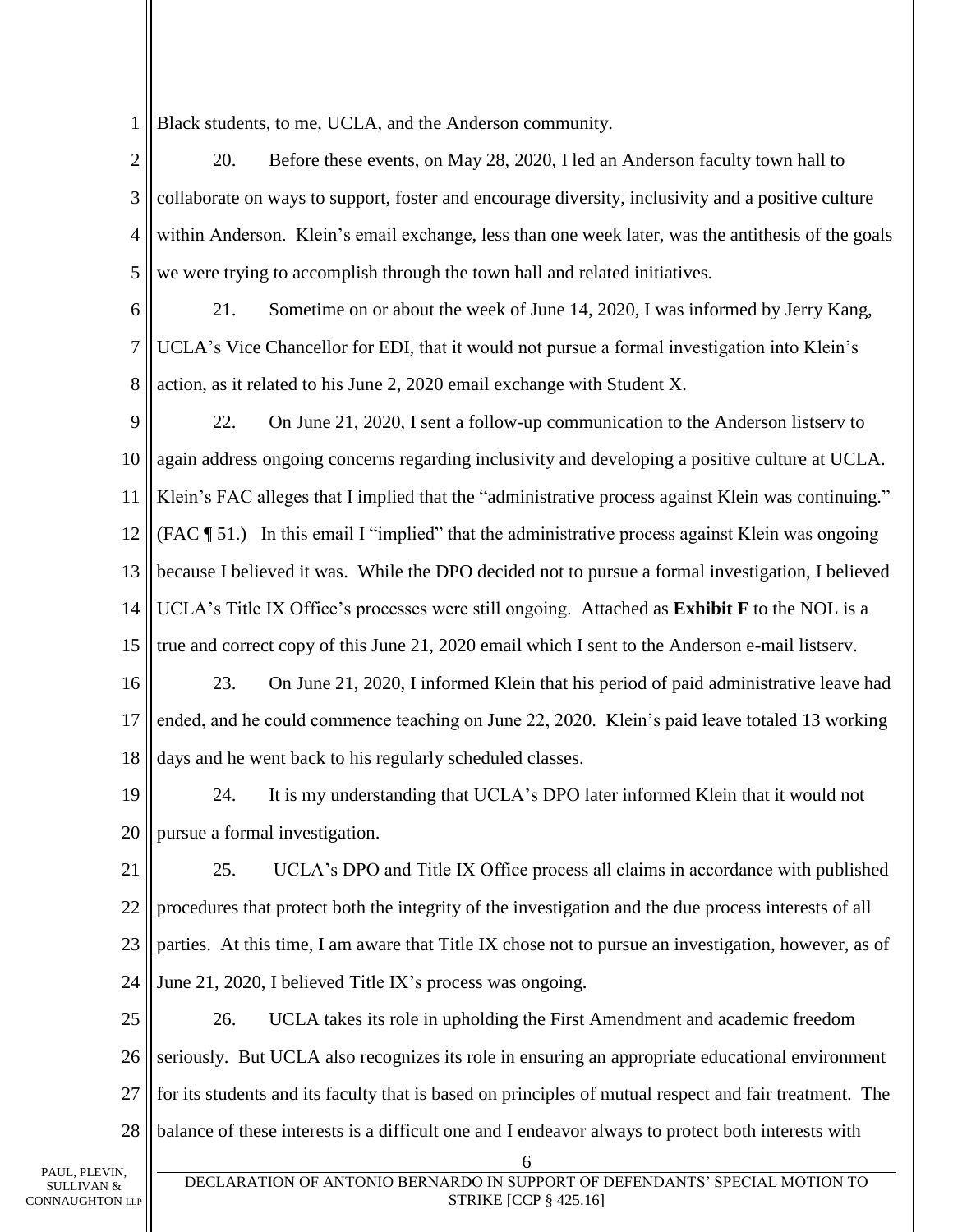| 1                                        | care and deliberation.                                                                |
|------------------------------------------|---------------------------------------------------------------------------------------|
| $\mathbf 2$                              | I declare under penalty of perjury under the laws of the State of California that the |
| $\mathfrak{Z}$                           | foregoing is true and correct.                                                        |
| 4                                        | Executed on this 29th day of November, 2021, at Los Angeles, California.              |
| 5                                        |                                                                                       |
| 6                                        | - Sernardo                                                                            |
| 7                                        | Antonio Bernardo                                                                      |
| 8                                        |                                                                                       |
| 9                                        |                                                                                       |
| 10                                       |                                                                                       |
| 11                                       |                                                                                       |
| 12                                       |                                                                                       |
| 13                                       |                                                                                       |
| 14                                       |                                                                                       |
| 15                                       |                                                                                       |
| 16                                       |                                                                                       |
| 17                                       |                                                                                       |
| 18                                       |                                                                                       |
| 19                                       |                                                                                       |
| $20\,$                                   |                                                                                       |
| 21                                       |                                                                                       |
| $22\,$                                   |                                                                                       |
| 23                                       |                                                                                       |
| 24                                       |                                                                                       |
| 25                                       |                                                                                       |
| 26                                       |                                                                                       |
| 27                                       |                                                                                       |
| 28                                       |                                                                                       |
| PAUL, PLEVIN,                            | 7<br>DECLARATION OF ANTONIO BERNARDO IN SUPPORT OF DEFENDANTS' SPECIAL MOTION TO      |
| <b>SULLIVAN &amp;</b><br>CONNAUGHTON LLP | <b>STRIKE [CCP § 425.16]</b>                                                          |